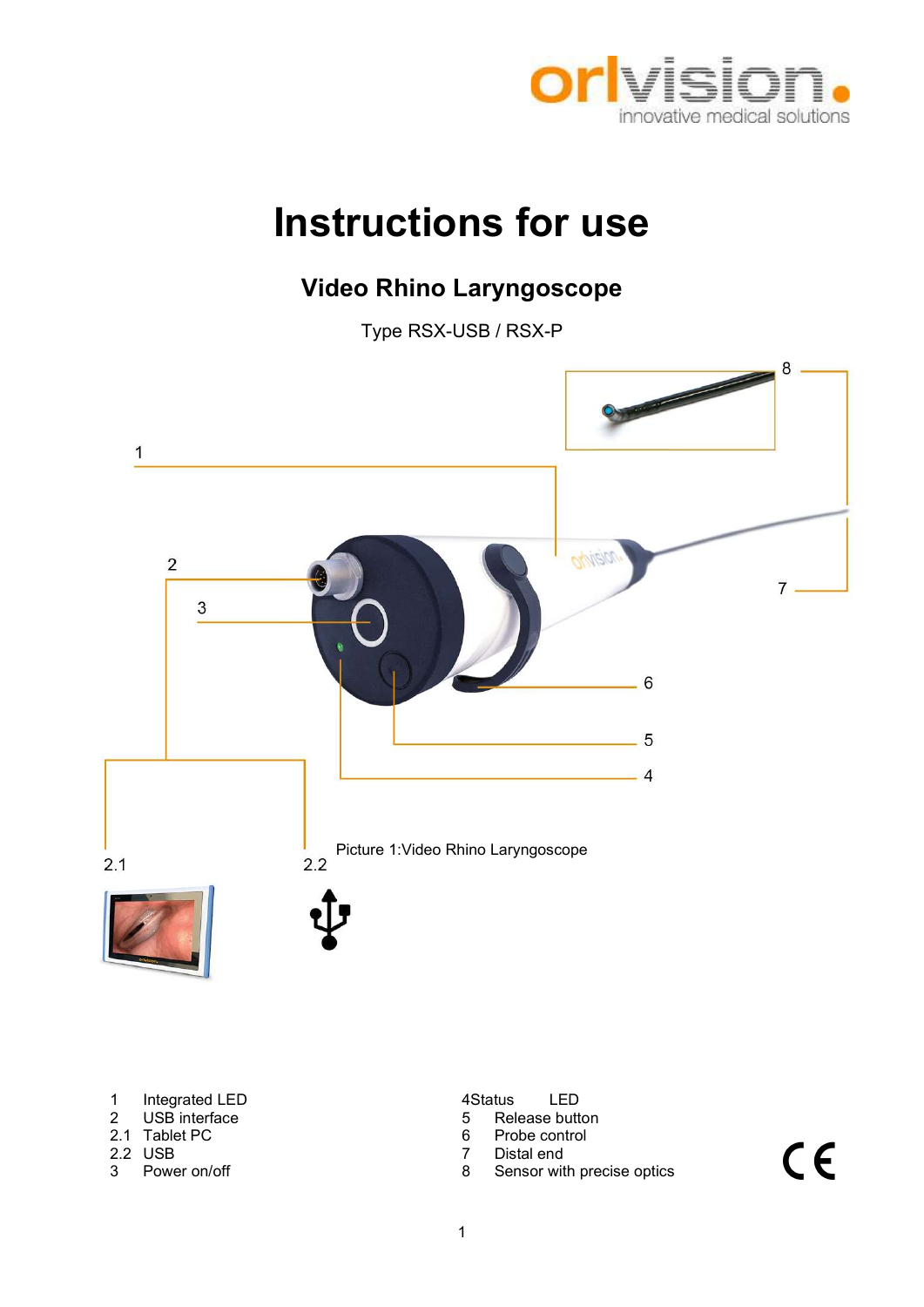### **Content**

| 1  |               |  |
|----|---------------|--|
| 2  |               |  |
| 3  |               |  |
| 4  |               |  |
|    | 4.1           |  |
|    | 4.2           |  |
|    | 4.3<br>4.4    |  |
|    | 4.5           |  |
| 5  |               |  |
| 6  |               |  |
| 7  |               |  |
|    | 7.1           |  |
|    | 7.2           |  |
|    | 7.3           |  |
| 8  |               |  |
|    | 8.1<br>8.1.1. |  |
|    | 8.1.2.        |  |
|    | 8.1.3.        |  |
|    | 8.2           |  |
|    | 8.3           |  |
|    | 8.4           |  |
| 9  |               |  |
|    | 9.1           |  |
| 10 |               |  |
| 11 |               |  |
|    | 11.1          |  |
|    | 11.2<br>11.3  |  |
|    | 11.4          |  |
|    | 11.5          |  |
| 12 |               |  |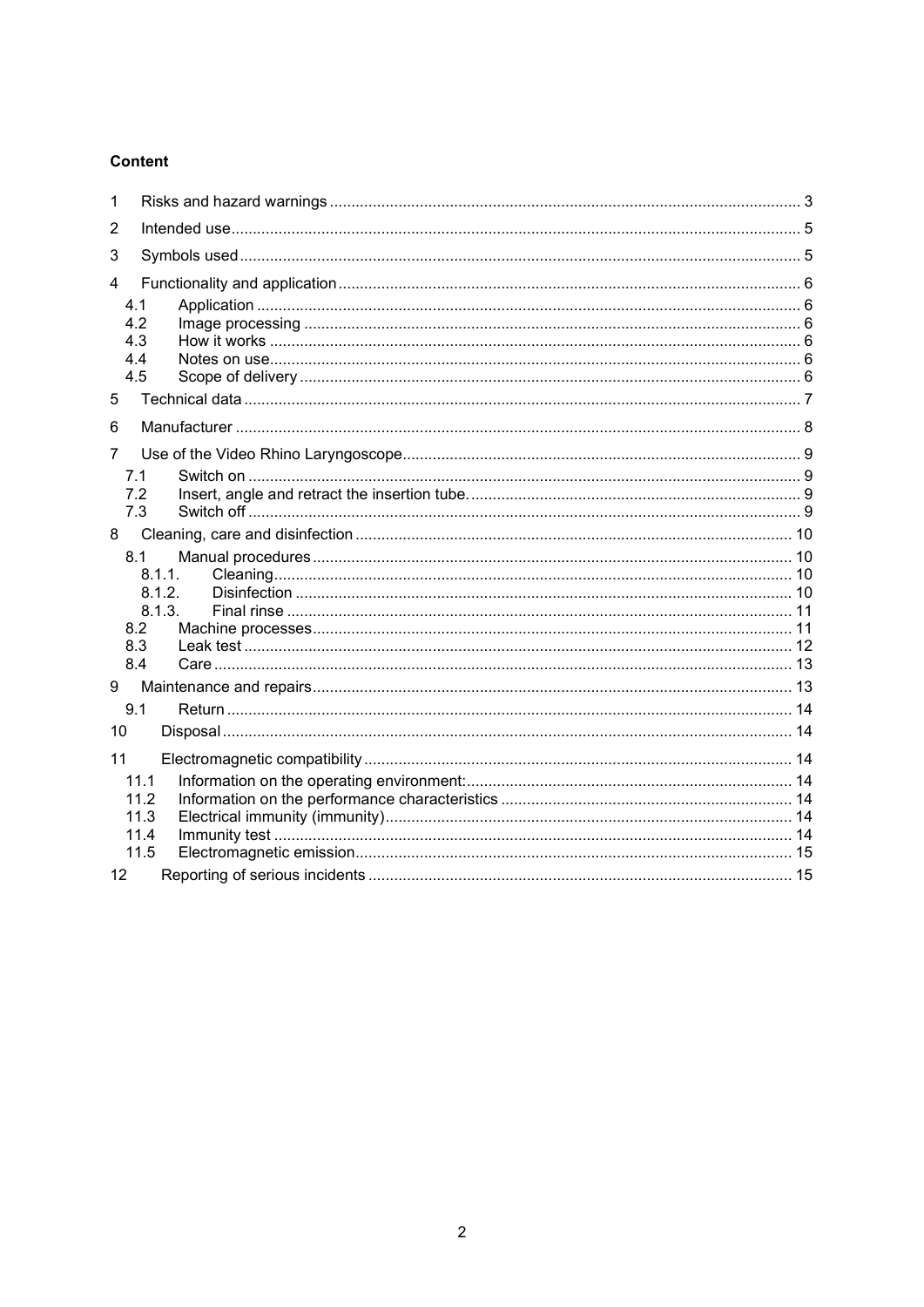### 1 Risks and hazard warnings

- 1. Please first check the packaging, the Video Rhino Laryngoscope and the accessories for completeness and shipping damage. In case of damage, make a note of the damage and notify your dealer or the manufacturer.
- 2. Before each treatment, take a test image of a known object so that you can be sure of the the correct image quality, the correct image orientation (even if the angulation unit moves) and the orientation (even if the angulation unit is moved) and that the Video Rhino Laryngoscope is working laryngoscope. Particular attention should also be paid to colour fidelity.
- 3. Only use the Video Rhino Laryngoscope for its intended purpose, in accordance with the of the MPDG or MDR, in accordance with the generally recognised rules of technology, as well as in accordance with the valid occupational safety and accident prevention regulations.
- 4. Before using the Video Rhino Laryngoscope, visually inspect it to ensure that it is in good working order.

to ensure that it is in proper working order and condition. The Video Rhino Laryngoscope is a highquality precision mechanical-optical instrument; handle it with care.



#### Caution:

Do not use the Video Rhino Laryngoscope if it has any defects that could endanger patients, or third parties, e.g. sharp edges due to damage.



### Caution:

Do not use the Video Rhino Laryngoscope if it is leaking. (See chapter 9). Serious infections may otherwise occur.



### Attention:

Only use medically approved devices (PC, tablet, laptop) together with the Video Rhino Laryngoscope. Approved according to DIN EN 60601-1 or IEC 60601-1.

The computer must have double insulation (2 MOPP).

Otherwise, the patient or user could be endangered in unfavourable cases. Observe the instructions in chapter 7.



Handle pointed or sharp objects such as scalpels or needles carefully in the vicinity of the Video Rhino Laryngoscope carefully so that no mechanical damage could be caused to the endoscope and especially to the flexible insertion tube. This also applies in particular to insertion into a disinfection bath.



Do not look directly into the light exit at the distal end. The energy of the internal light sources can cause eye damage. In particular, do not use the laryngoscope for eye examinations contrary to its intended use.

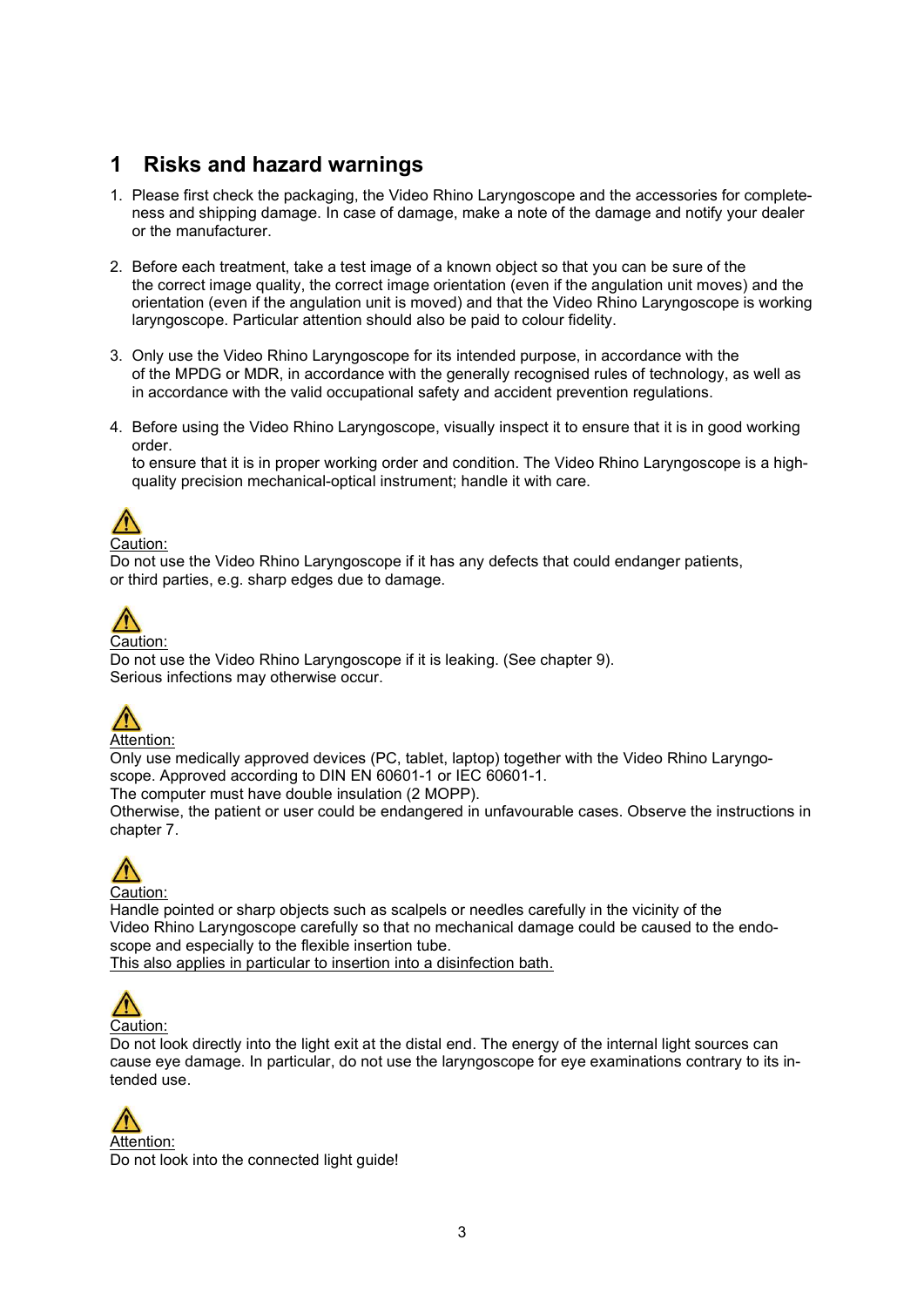

The Video Rhino Laryngoscope may only be used by persons who, on the basis of their training or knowledge and practical experience, can guarantee proper handling.

The Video Rhino Laryngoscope may only be used by persons who, on the basis of their training or knowledge and practical experience, can guarantee proper handling.



The distal end may heat up to 10°C above room temperature during prolonged use of the laryngoscope.

above room temperature.

Note: The supplied image display programme Orlview has been tested on the optionally available panel PC, which is available as an option. The installation of different software versions or other programmes on this PC may cause faults in the image display. Orlvision does not accept any guarantee for such faults. We recommend that you do not modify the Panel PC.

Make sure that no stored image is being viewed when current examinations are to be carried out. are to be performed.

- 5. Avoid direct sunlight, X-rays, sudden sharp temperature changes or heating above 60°C and mechanical stresses such as hard impacts and kinking of the insertion tube.
- 6. The operational safety and usability of the medical device depend not only on your skills but also on the care of the device. but also on the care of the device. Regular cleaning and care are therefore necessary (see chapter Cleaning, care and disinfection).
- 7. Qualified service and the use of original spare parts give you the guarantee that the operational safety, the operational capability and the value of your medical device are maintained.
- 8. Prolonged or improper use (sharp kinking of the flexible insertion tube) may result in reduced illumination in the observation room due to damage to light guides (breakage). The ability to illuminate should therefore be checked from time to time outside examinations ( Illumination of a white sheet of paper ).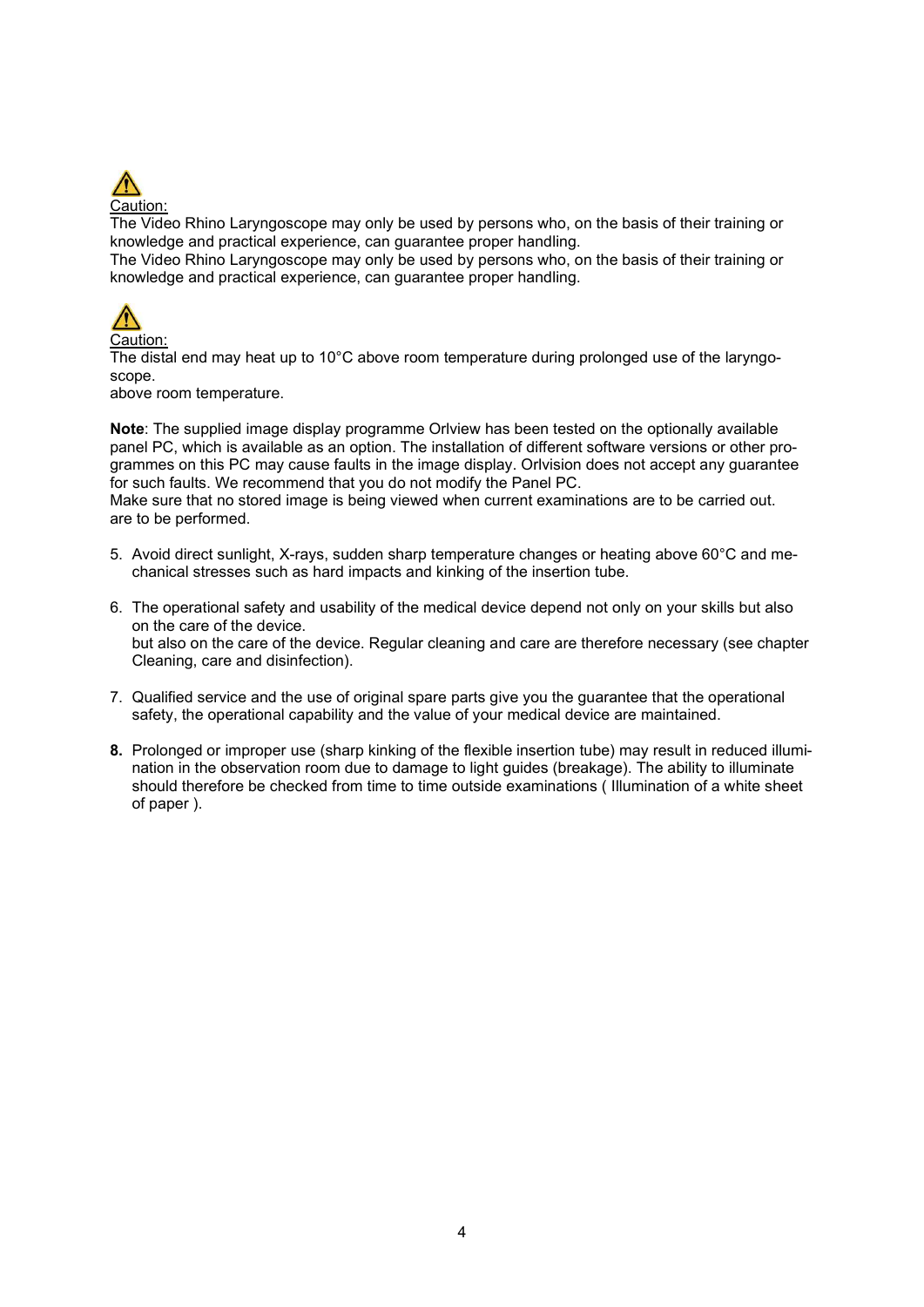### 2 Intended use

- The Video Rhino Laryngoscope RSX-USB / RSX-P is used for endoscopic examinations in human ear, nose and throat medicine. The flexible Video Rhino Laryngoscopes can be used to examine the nose, pharynx and larynx, nasal cavities and nasopharynx. The examination regions can be displayed on high-resolution screens via a (panel) PC.
- The Video Rhino Laryngoscope is not intended for examination of the paranasal sinuses and lower larynx.
- It is used exclusively in medical practices and clinics by staff specially trained in handling endoscopes.



Attention:

The Video Rhino Laryngoscope RSX-USB / RSX-P may only be used on persons who have a sufficiently large body opening for the insertion of the insertion tube. This is especially important for nasal examinations in children.

### 3 Symbols used

|       | On the type plate: Attention, follow instructions for use             |
|-------|-----------------------------------------------------------------------|
| X     | Symbol for separate collection of electrical and electronic equipment |
|       | Applied part type BF                                                  |
|       | In the instructions for use: Caution, general danger area             |
| IP 68 | Unit is dust-tight and protected against permanent submersion         |
| МD    | Device is a medical device                                            |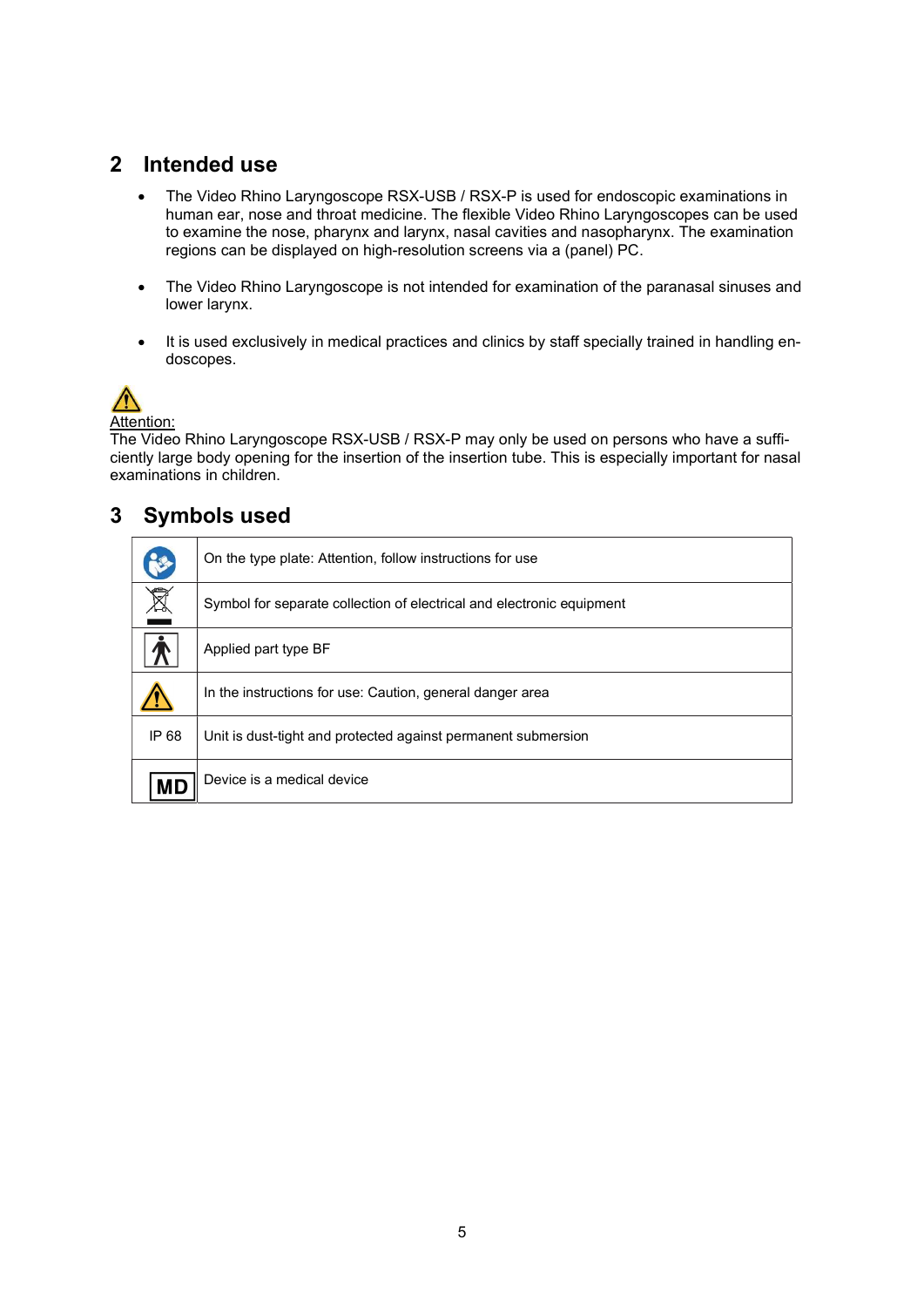### 4 Functionality and application

### 4.1 Application

The flexible Video Rhino Laryngoscopes RSX-USB / RSX-P from orlvision GmbH (hereinafter referred to as orlvision) are high-quality medical products. They are used for endoscopic examinations in human ear, nose and throat medicine. The flexible Video Rhino Laryngoscopes can be used to examine the nasopharynx. The image of the examination region can be displayed on a PC equipped with a high-resolution screen via the USB interface.

The RSX-USB laryngoscope is intended for use in clinics and doctors' surgeries and may only be used by personnel specially trained in handling endoscopes!

Proceed with cleaning and disinfection as described in these instructions for use.

### 4.2 Image processing

Image processing software is required to display and evaluate the images. The OrlView software is included in the scope of delivery. This is suitable for displaying the images on the optionally available panel PC.

### 4.3 How it works

At the distal end of the Video Rhino Laryngoscope is the exit of a light guide that illuminates the observation region. The lens allows imaging at a 90° angle of view. The image thus captured is recorded by a video camera, converted into an electrical signal and made available to a PC via a USB interface.

The light for illuminating the observation region is obtained from an LED integrated in the handpiece. The distal end of the insertion tube can be angled in a range of +/- 120° by operating the angulation lever.

Power is supplied via the PC through the USB interface.

Using the optional software, pictures or videos can be displayed and also saved.

### 4.4 Notes on use

The instructions for use explain how to operate the medical device safely, properly and effectively. Please read the instructions for use before putting the device into operation, starting with the chapter on risks and hazard warnings. Keep the instructions close to the device. Observe the ambient conditions specified in the technical data.

The instructions for use do not replace the corresponding basic medical and technical knowledge. The user may have to acquire such knowledge in special advanced training courses.

orlvision accepts no liability for diagnoses and interpretations of findings made with the aid of medical products acquired from orlvision. The acquisition of medical expertise and its diagnostic and therapeutic consequences are solely the responsibility of the user of the medical product.

Before each use, test the direction of movement of the angulation unit by operating the adjustment lever to avoid an incorrect angulation direction.

We recommend the use of a lubricant on the shaft before inserting the shaft into the nasal cavity to be examined.

### 4.5 Scope of delivery

The scope of delivery for the flexible Video Rhino Laryngoscope is as follows: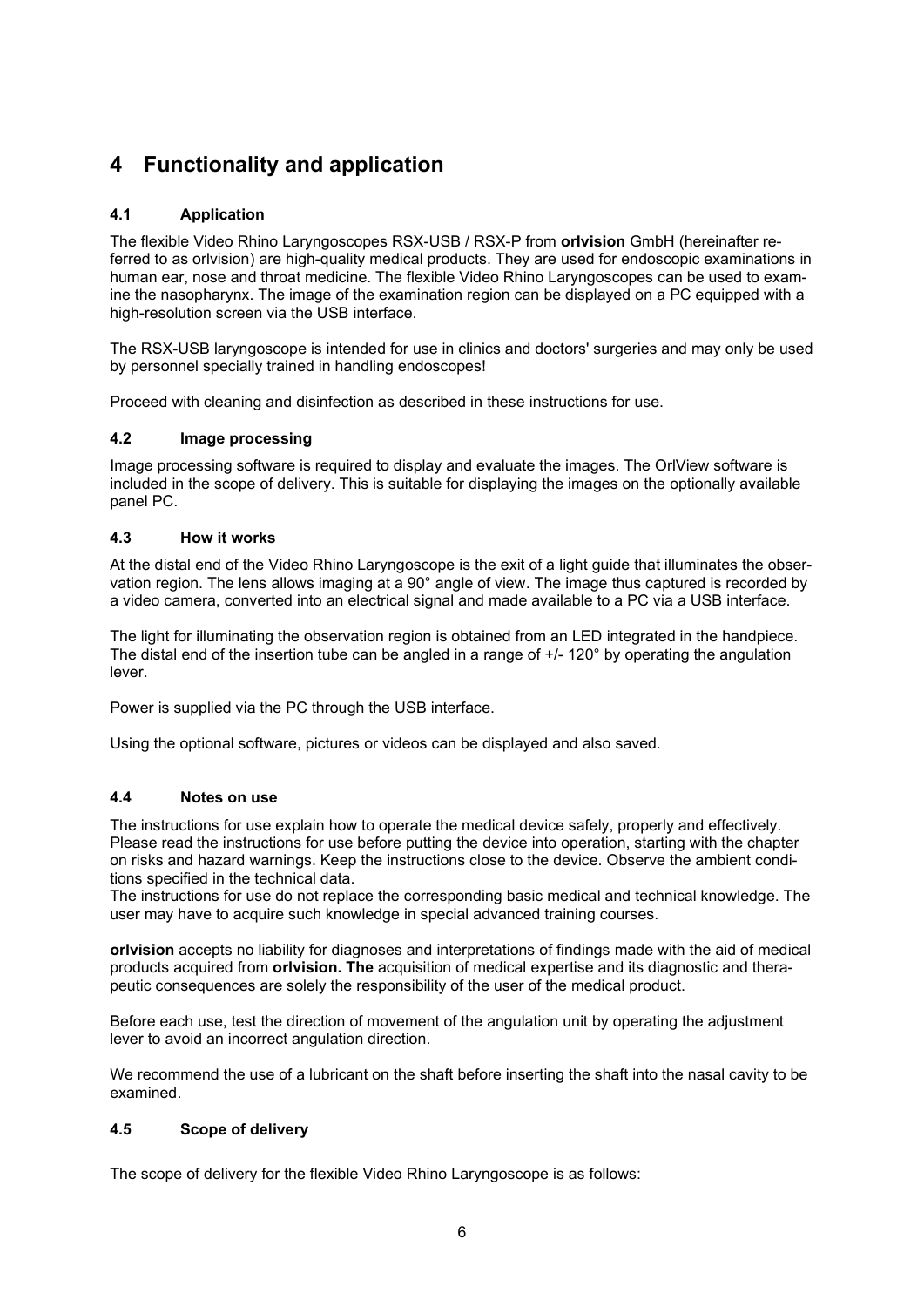- the Video Rhino Laryngoscope handpiece with insertion tube and the connector for the USB connection and the
- Connection Cable RSX-USB / RSX-P (Article no. M-820-02001-0046)
- A hand air pump (Leak Tester; item no. M-860-00003-0057). for carrying out the leak test.
- The OrlView software
- These instructions for use or a note on downloading from the homepage
- Cover cap " Plug Cap Naso " for 9-pole plug connection
- Cover cap for connection pressure test, article no. M-860-0003-0086-P

### 5 Technical data

| <b>Parameter</b>                                             | Data RSX-USB                         | Data RSX-P                             |
|--------------------------------------------------------------|--------------------------------------|----------------------------------------|
| Focus area                                                   | $10 - 55$ mm                         | $10 - 55$ mm                           |
| Angle of view                                                | $90^{\circ}$                         | $90^{\circ}$                           |
| Diameter distal end                                          | 3.9 mm                               | $2.9$ mm                               |
| Diameter insertion tube                                      | 3.9 mm                               | $2.9$ mm                               |
| Distal angulation up / down                                  | 120° / 120°                          | 120° / 120°                            |
| Working length                                               | 310 mm                               | 310 mm                                 |
| <b>Total length</b>                                          | 540 mm                               | 540 mm                                 |
| Resolution in pixels                                         | 400x400                              | 400x400                                |
| White balance                                                | Factory set                          | Factory set                            |
| Lighting: LED internal                                       | Fibre optic cable                    | Fibre optic cable                      |
| Power supply                                                 | 5V DC / 0.3 A via USB                | 5V DC / 0.3 A via USB                  |
| Power                                                        | max. 2.2 W                           | max. 2.2 W                             |
| Interface                                                    | <b>USB 2.0 "A</b>                    | <b>USB 2.0 "A</b>                      |
| Weight in g                                                  | approx. 320g handpiece               | approx. 320g handpiece                 |
| Risk class according to MDR                                  | 1                                    | 1                                      |
| Transport and storage temperature in ° Cel-<br>sius          | $-10^{\circ}$ C to + 60 $^{\circ}$ C | - 10 $^{\circ}$ C to + 60 $^{\circ}$ C |
| Operating temperature in ° Celsius                           | $0^\circ$ to + 40 $^\circ$           | $0^\circ$ to + 40 $^\circ$             |
| The distal end can warm up to 9°C above<br>room temperature. |                                      |                                        |
| Relative humidity                                            | 0 to 100%                            | 0 to 100%                              |
| Air pressure                                                 | 950 to 1050 hPa                      | 950 to 1050 hPa                        |
| Protection class against environmental influ-<br>ences       | IP 68                                | IP 68                                  |
| Operating mode<br><b>Little Artist</b>                       | Continuous operation                 | Continuous operation                   |

Table1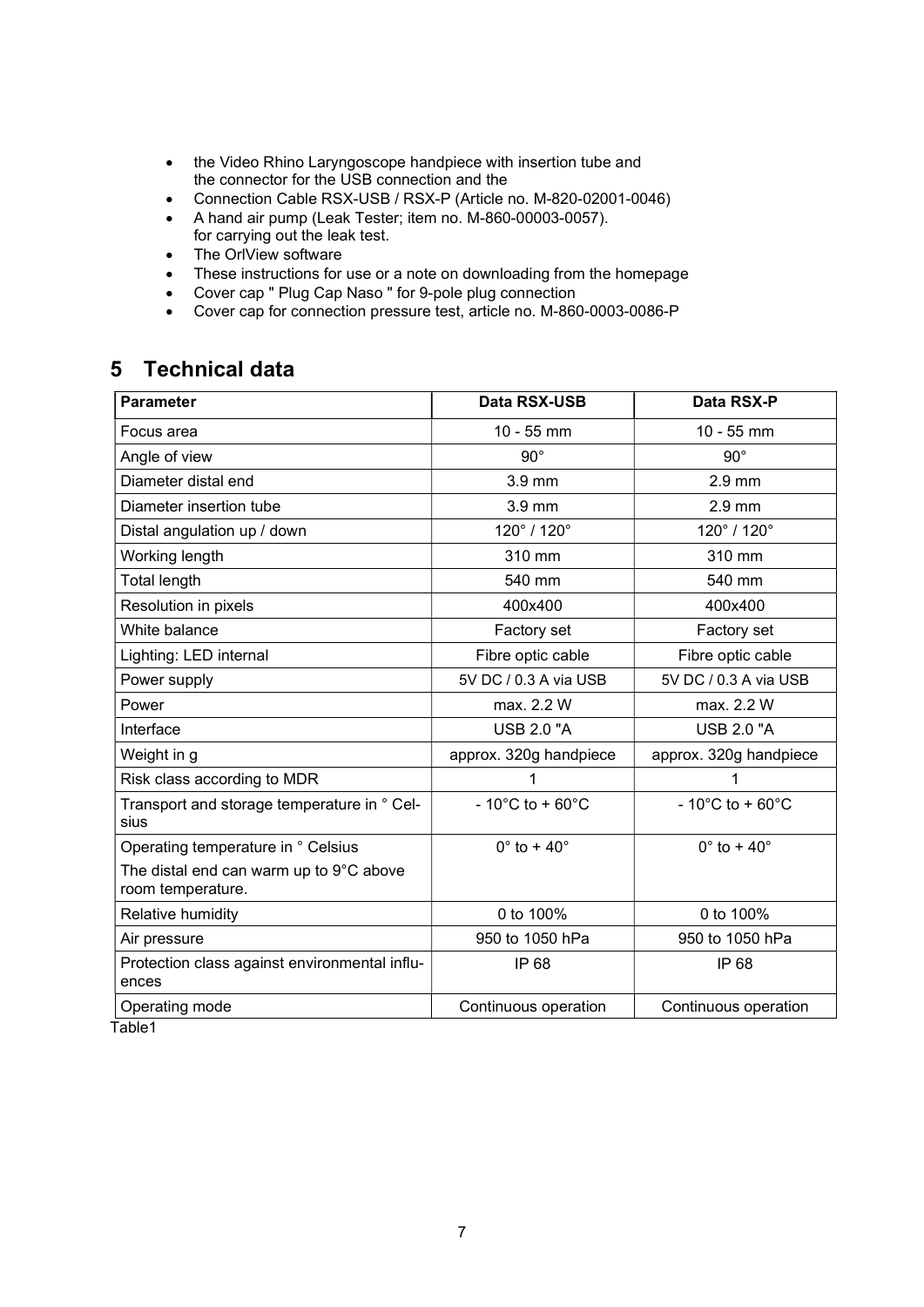### 6 Manufacturer

The manufacturer of the Video Rhino Laryngoscope RSX-USB/RSX-P is orlvision GmbH Industrial Road 17 D-35633 Lahnau

Tel.: +49(0) 64 41 67 92 98 - 0 Fax.: +49(0) 64 41 67 92 98-99

info@orlvision.de www.orlvision.de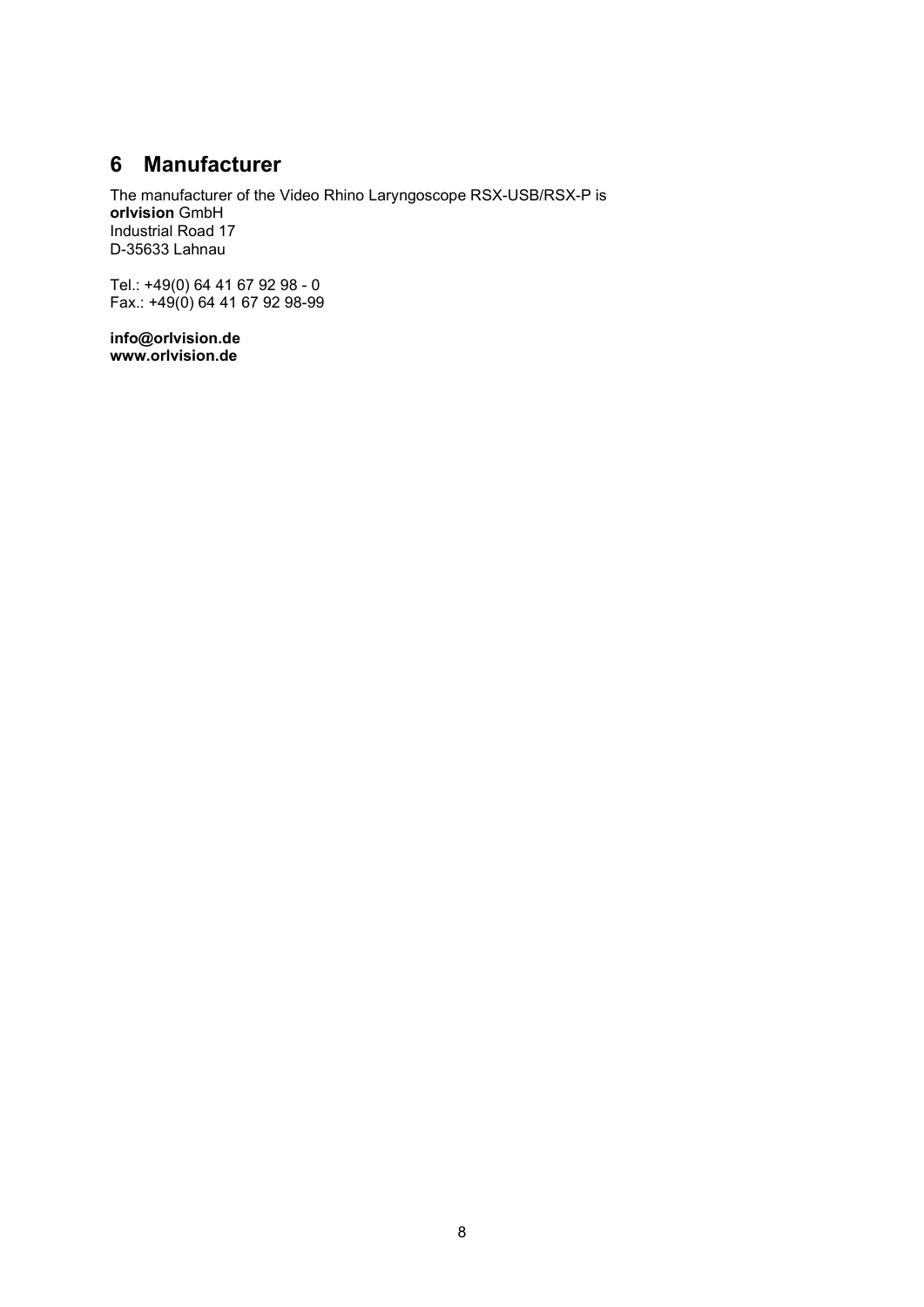### 7 Use of the Video Rhino Laryngoscope

### 7.1 Switch on

The Video Rhino Laryngoscope is switched on and off using the on/off switch (see Fig. 2).



Figure 2: Operating elements on the handpiece

- 1 Save button
- 2 On-off switch
- 3 Status LED
- 4 Connector plug, attention: only plug in, do not turn

The save button can be used to save an image. For more details on saving images, see the description of the image processing software.

### 7.2 Insert, angle and retract the insertion tube.

Carefully insert the insertion tube into the corresponding regions to be examined (nasal and pharyngeal cavities). If necessary, the distal end can be adjusted +/- 120° with the adjustment lever (see figure 3). The plane of the angulation should be checked in a free trial. The examining doctor holds the laryngoscope in his hand to check the adjustment of the distal end and observes the image on the screen.



Figure 3: Adjustment lever

After the examination, return the adjustment lever to the rest position and carefully withdraw the insertion tube.

### 7.3 Switch off

After use, the laryngoscope must be switched off (see Fig. 2) and then the necessary cleaning and disinfection work must be carried out. See chapter 8.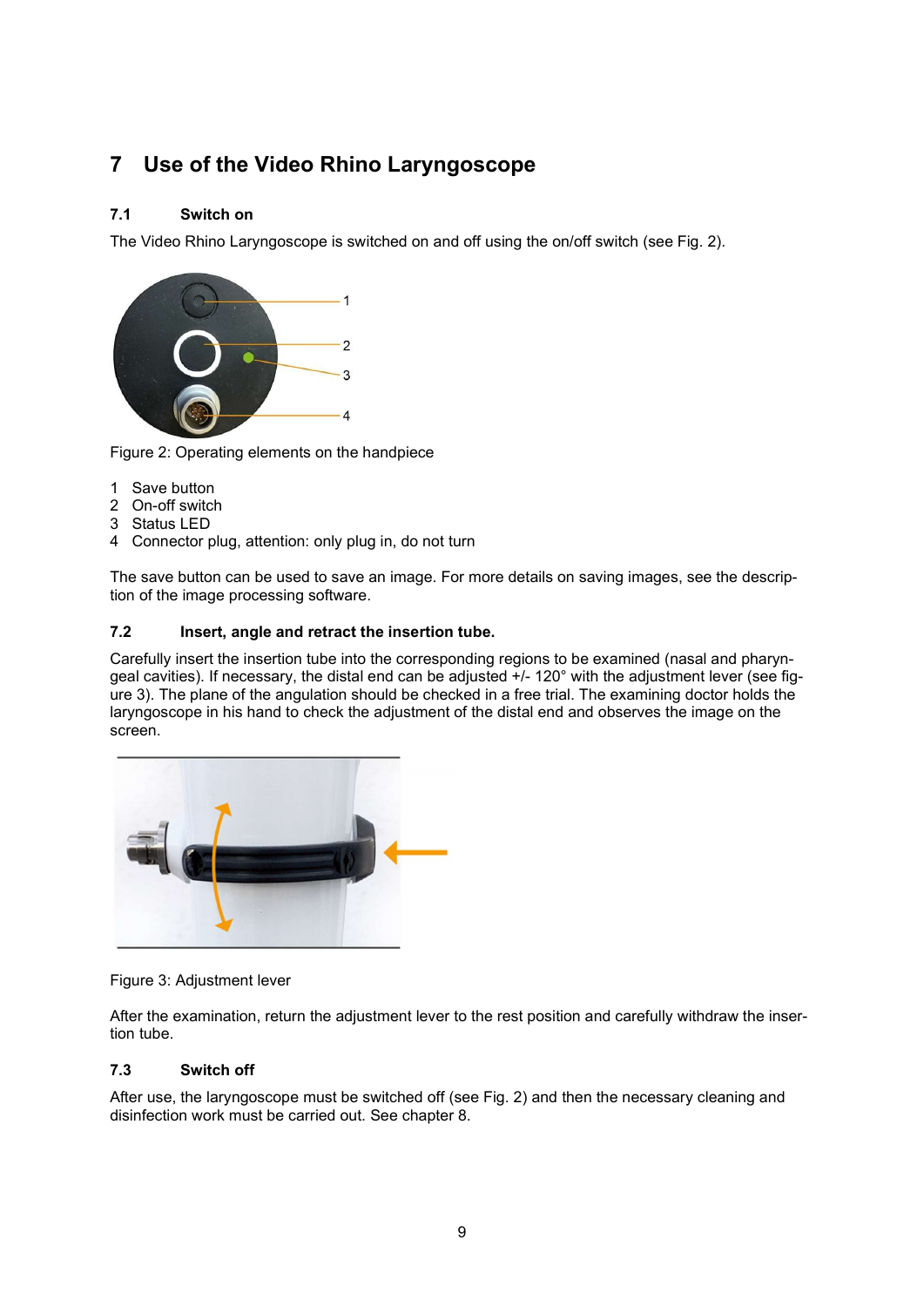### 8 Cleaning, care and disinfection

In accordance with KRINKO/BfArM recommendations, the machine method is always the preferred method for reprocessing.

### 8.1 Manual procedures

### 8.1.1. Cleaning

After each use, the Video Rhino Laryngoscope must be carefully cleaned. To do this, wipe it with a clean disposable cloth soaked in an appropriate disinfectant on all accessible external parts.

We recommend for cleaning: 2% Sekusept® active (manufacturer Ecolab). Leave on for 5 minutes. Make sure that the surfaces remain moist. Wipe with a dry disposable cloth afterwards. Alternatively, we recommend using Triamin disinfectant wipes from Wet Wipe (available from Orlvision). Contact time depending on possible organisms 5-15 minutes, see separate data sheet, available at www.wetwipe.eu .



Please do not exert any great mechanical forces on the flexible end of the endoscope when wiping it. endoscope, the light guides inside could be damaged (breakage).

### 8.1.2. Disinfection

Disinfection may only be carried out by trained personnel and in accordance with the specifications of the Robert Koch Institute.



Attention:

Before each disinfection / insertion, a leak test (see chapter 8.3) must be carried out. In case of the Rhino Laryngoscope must be discarded immediately and sent to the manufacturer for repair. manufacturer for repair. In case of leaks, the immersion disinfection becomes ineffective!

We recommend the following disinfection: Immersion disinfection with 2% Sekusept® active. (manufacturer Ecolab). Immersion time 30 minutes.



Attention:

To protect the 9-pole plug connection, we recommend using the enclosed "Plug Cap Naso". cover cap "Plug Cap Naso".



Fig. 4: Cover cap Plug Cap Naso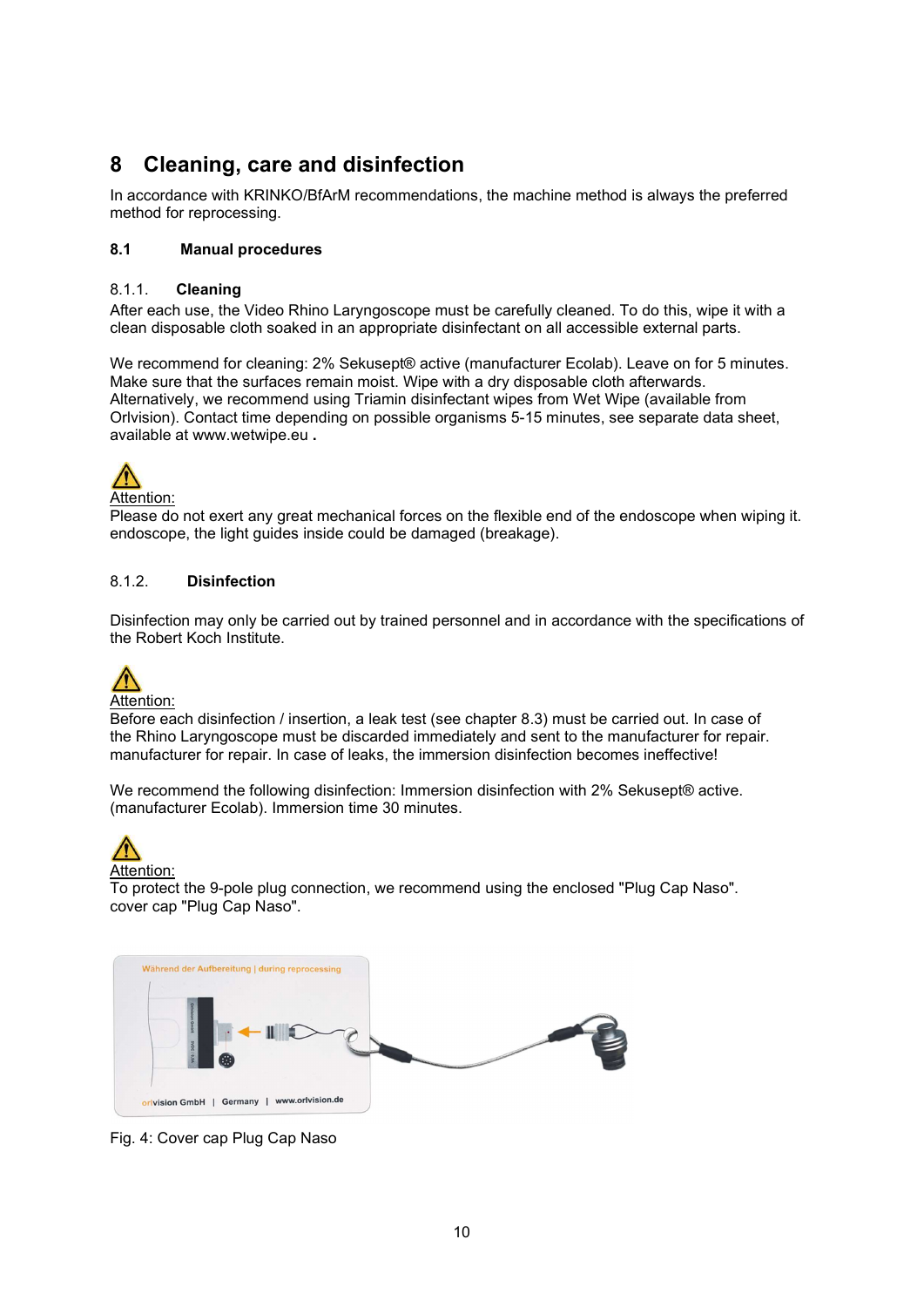

Permanent immersion of the laryngoscope in concentrated alcohol will cause irreversible damage. If necessary, perform a short wipe disinfection. However, make absolutely sure that the alcohol can evaporate immediately after the wipe disinfection.



Attention:

Under no circumstances should the USB cable be immersed in the disinfectant. The cable may only be cleaned and disinfected by wipe disinfection / surface disinfection.

### 8.1.3. Final rinse

Remove the Rhino Laryngoscope and accessories from the disinfectant solution with fresh disposable gloves. Place the disinfected laryngoscope in a basin / tub with microbiologically safe water (drinking water quality). Use fresh water for each instrument. Rinse the Rhino laryngoscope outer surfaces thoroughly with microbiologically safe water.

### 8.2 Machine processes

We recommend the following procedures using the BHT INNOVA® E3 CMS DC washer-disinfector from CANTEL GmbH or an equivalent machine with the settings given below.

### Cleaning

Cleaning agent: 0.5 % Dr. Weigert neodisher Mediclean forte® Automatic cleaning process with programme no. 24 with the following settings:

- Step Pre-cleaning for 4 minutes
- Step Emptying
- Step Cleaning 0.5% at 37°C for 6 minutes
- Step Cleaning 0.5% at 43°C for 6 minutes
- Step Emptying
- Step Intermediate rinse for 2 minutes



Attention:

Before each cleaning or disinfection / insertion, a leak test (see chapter 8.3) must be carried out. In case of leakage, the Rhino Laryngoscope must be discarded immediately and sent to the manufacturer for repair. In case of leakage, the disinfection will be ineffective!

#### Pre-cleaning:

Pre-cleaning with pre-soaked cloths with 0.5 % Dr. Weigert neodisher Mediclean forte® until the instrument is visually clean.



Attention:

Please do not exert large mechanical forces on the flexible end of the endoscope when wiping it, the light guides inside could be damaged (breakage).

CleaningCleaning agent: 0.5 % Dr. Weigert neodisher Mediclean forte®.

DisinfectionDisinfectant: 1.0 % Dr. Weigert neodisher endo SEPT PAC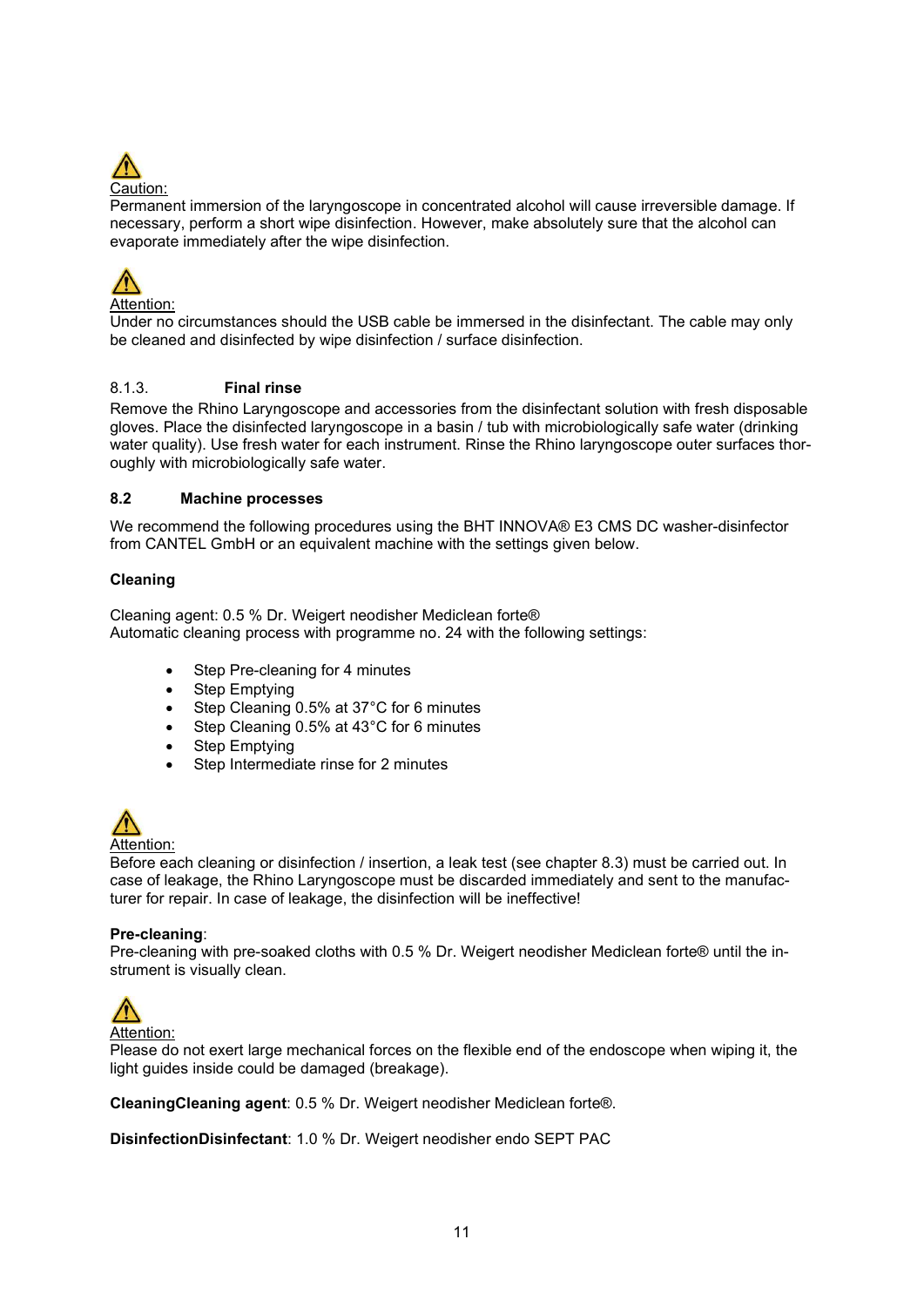Automatic cleaning and disinfection process with programme no. 22 NORMAL-PAA with the following settings:

- Step Pre-cleaning for 4 minutes
- Step Emptying
- Step Cleaning 0.5% at 37°C for 6 minutes
- Step Cleaning 0.5% at 43°C for 6 minutes
- Step Emptying
- Step Intermediate rinse for 2 minutes
- Step chemical disinfection with 1% disinfectant at 25°C for 10 minutes.
- Step Emptying
- Step Final cleaning at 20°C for 4 minutes



Usually the laryngoscope is connected to the automatic pressure monitoring during machine cleaning. If this is not done, we recommend using the optionally available cover cap M-860-0003-0086-P to protect the valve connection.

It is also recommended to use this cover cap for manual cleaning.



Fig. 5, Cover cap Article number M-860-0003-0086-P



Figure 6: Valve cover cap fitted

8.3 Leak test

Attention: The leak test must be carried out before each reprocessing!

Caution: The connection tube of the leak tester and the tester connection on the laryngoscope must be dry!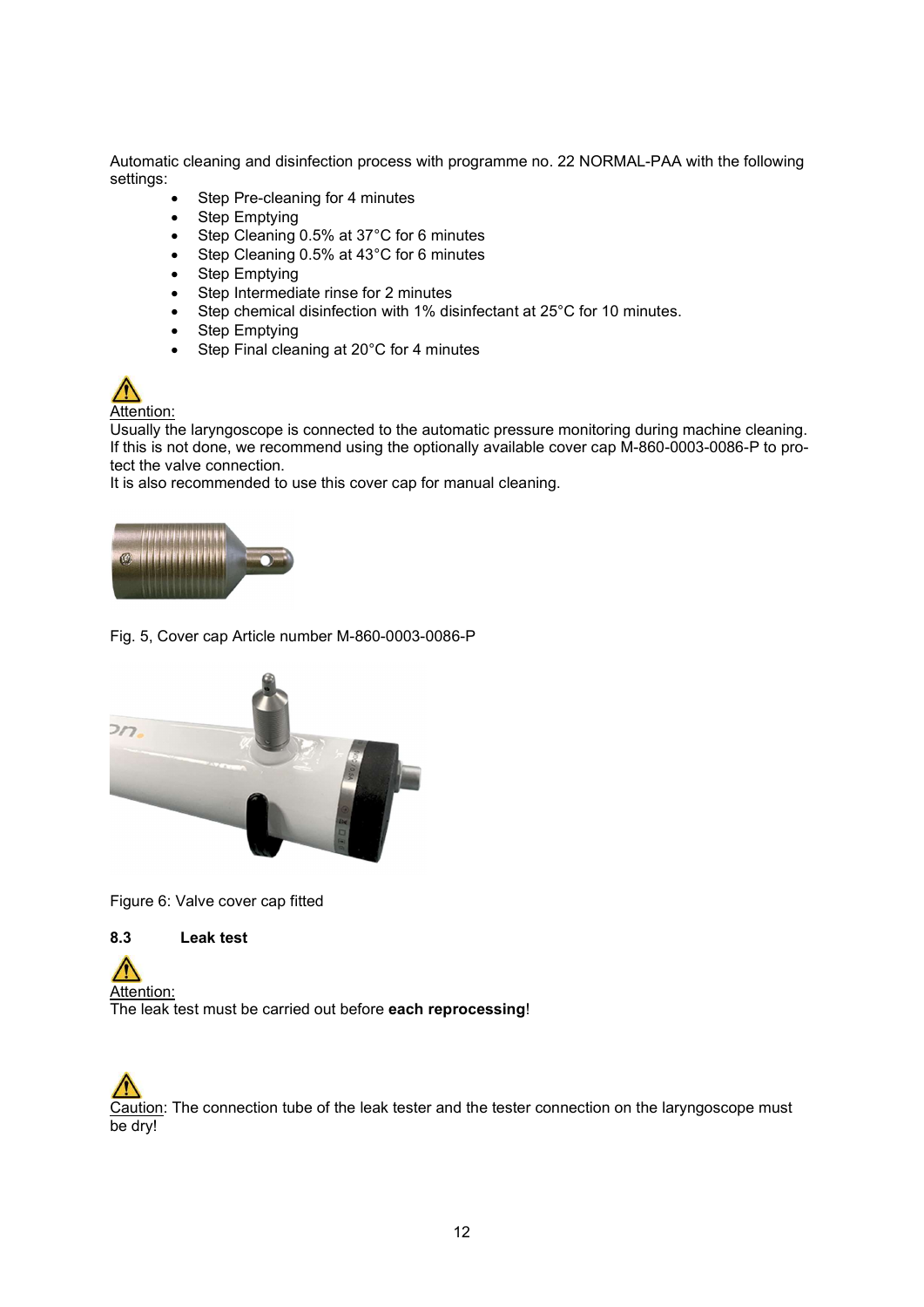

Figure 7: Leak tester connection

- 1. Place the tester connection cap firmly on the tester connection and turn it clockwise a quarter turn. The tester is now firmly connected to the laryngoscope and cannot be removed.
- 2. Close the valve on the leak tester.
- 3. Create a test pressure of 160 (±10) mmHg by pumping the leak tester.



If the manometer reading drops by more than 10 mmHg within one minute, do not place the laryngoscope in liquid.

In this case, wipe the outer sheath with instrument disinfectant or isopropanol 70 %, wrap the laryngoscope in a protective foil cover, pack it in the original packaging and label it "leaking, not disinfected". Then hand it over to the service workshop or the manufacturer.



Never connect or disconnect the tester under water, otherwise moisture may enter the unit and repair may be necessary.

After completing the leak test, open the valve on the leak tester to release the excess pressure. Then turn the tester connection cap to the left and pull it off.

#### 8.4 Care

The Video Rhino Laryngoscope is easy to care for. Apart from thorough cleaning and regular inspection for damage, no special care is required. The laryngoscope should be stored in a dry place, safe from dust.

### 9 Maintenance and repairs

The components of the Video Rhino Laryngoscope are maintenance-free for their users. Repairs and maintenance work may only be carried out by the company orlvision or by specialist companies authorised by it. The company orlvision provides the authorised companies with all necessary product documentation.



Unauthorised opening, repairs and modifications to the laryngoscope release **orlyision** from any liability for operational safety. This will void any warranty claims during the warranty period.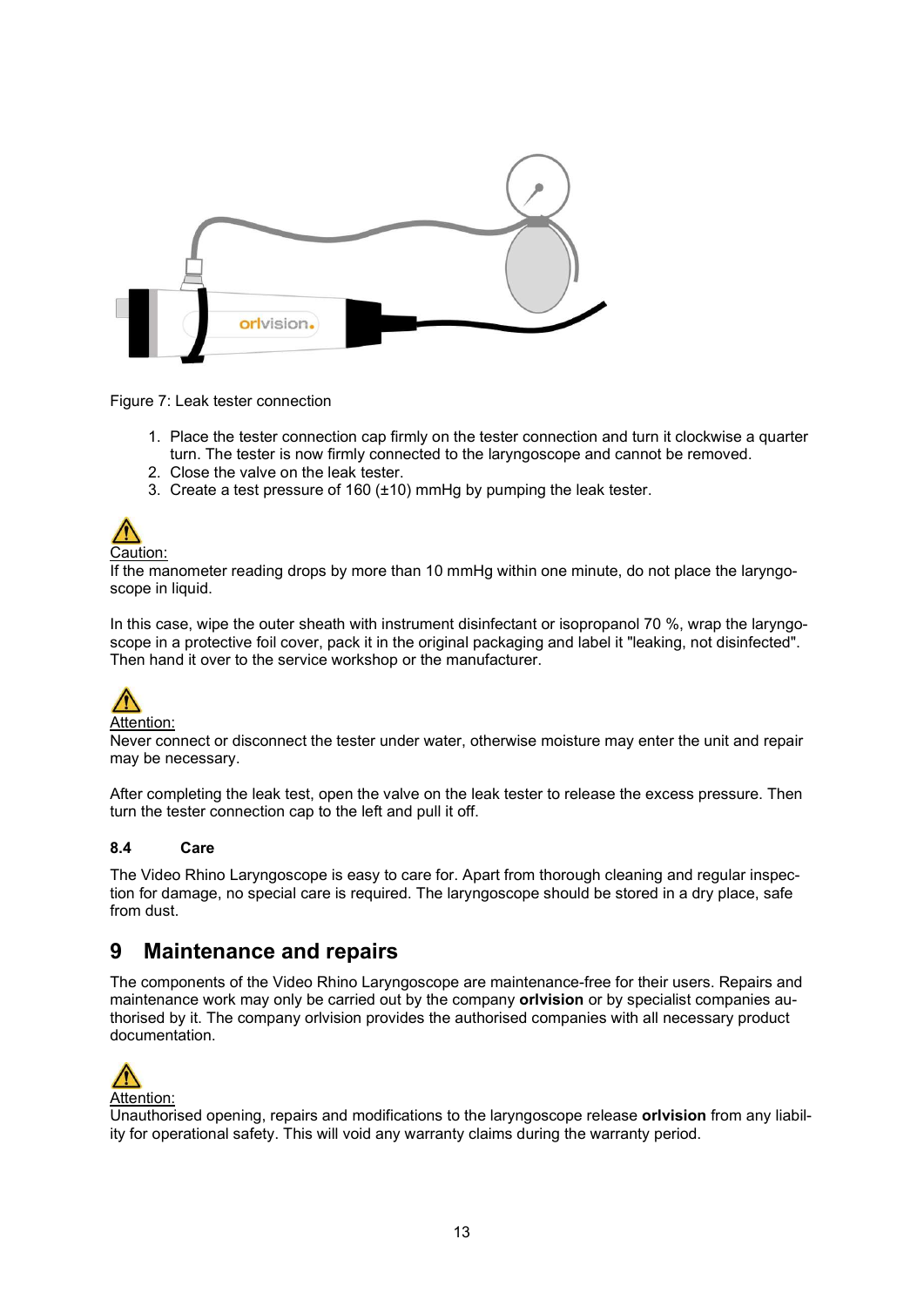### 9.1 Return

In order to avoid damage due to transport and shipping in the event of a return, please use only the original shipping packaging.

For shipping and transport, always connect the pressure tester to the tester connection with the valve open!

### 10 Disposal



Environmentally friendly disposal according to EU Directive 2012/19/EU. The appliance contains electronic components. To prevent environmental risks or hazards due to improper disposal, the product, including accessories, must be disposed of in accordance with the applicable EU directives 2012/19/EU. Disposal can be carried out by the manufacturer.

For this purpose, please send to the manufacturer at:

Orlvision GmbH, Gewerbestraße 17, D-35633 Lahnau. Disposal in household waste is prohibited.

### 11 Electromagnetic compatibility

### 11.1 Information on the operating environment:

The Video Rhino Laryngoscope is intended for low-interference RF environments such as doctors' offices. No shielded location is required.

### 11.2 Information on the performance characteristics

- Key features of the Video Rhino Laryngoscope are: Display of images of the examination region (the nose, pharynx and larynx, nasal cavities and nasopharynx). If there is strong electromagnetic interference, the image quality may be impaired.
- Warning: Use of this unit immediately adjacent to other units or with other units stacked together should be avoided as this may cause interference.
- Cables, transformers and accessories that can be replaced without affecting the EMC: None
- Warning: The use of other accessories (especially PC) may lead to incorrect operation
- Warning: Portable communication (radio) equipment operating in close proximity may result in incorrect operation

### 11.3 Electrical immunity (immunity)

| <b>Parameter</b>                                              | Data RSX-USB               | Data RSX-P |
|---------------------------------------------------------------|----------------------------|------------|
| Static electricity discharge (ESD)                            | +/- 8 kV Contact discharge |            |
| according to EN 61000-4-2, level<br>according to EN 60601-1-2 | +/- 15 kV Air discharge    |            |

### 11.4 Immunity test

| <b>Parameter</b>                                                                                                                    | Data RSX-USB      | Data RSX-P |
|-------------------------------------------------------------------------------------------------------------------------------------|-------------------|------------|
| Immunity to electromagnetic radiation<br>according to EN 61000-4-3, level ac-<br>cording to EN 60601-1-2<br>$f = 80$ MHz to 2.7 GHz | $10V/M$ ; $3 V/m$ |            |
| According to EN 60601-1-2 chapter<br>8.10; / PM, 18 Hz or 217 Hz<br>380 MHz - 5.8 GHz                                               | $9 - 28$ V/m      |            |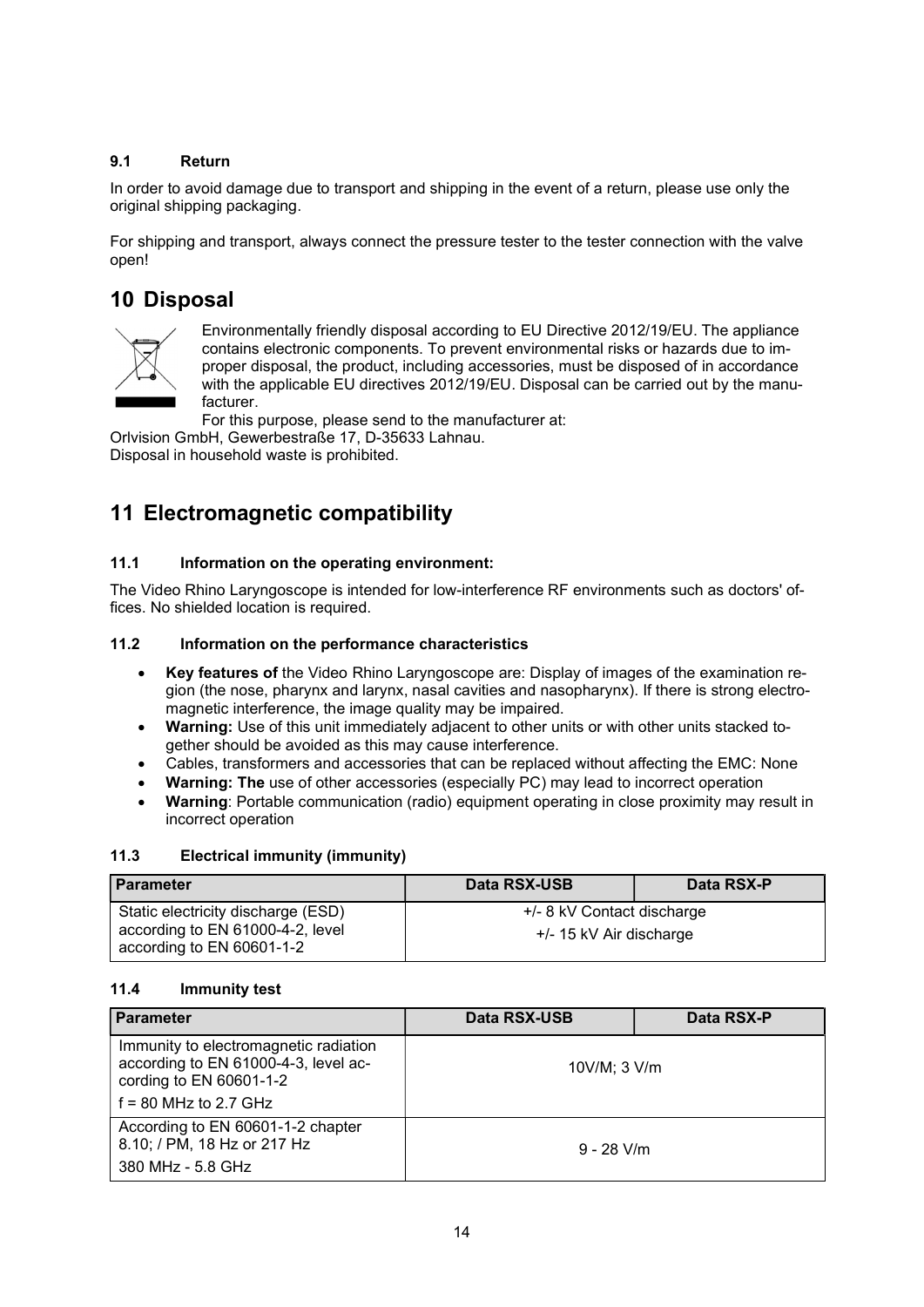| <b>Parameter</b>                                           | Data RSX-USB          | Data RSX-P |
|------------------------------------------------------------|-----------------------|------------|
| Conducted RF according to EN 61000-                        | $3$ V/m               |            |
| 4-6, levels according to EN 60601-1-2,<br>150 kHz - 80 MHz | ISM frequencies 6 V/m |            |

### 11.5 Electromagnetic emission

| HF interference emission (Radiated Emission) according to CISPR 11; | Class B |
|---------------------------------------------------------------------|---------|
| (level according to EN 55011; 30 MHz to 1 GHz)                      |         |
| Conducted emission according to CISPR 11                            | Class B |
| (level according to EN 55011 with 150 kHz - 30 MHz)                 |         |

## 12 Reporting of serious incidents

All serious incidents related to this product shall be reported to the manufacturer and to the competent authority of the Member State in which the user and/or the patient is established.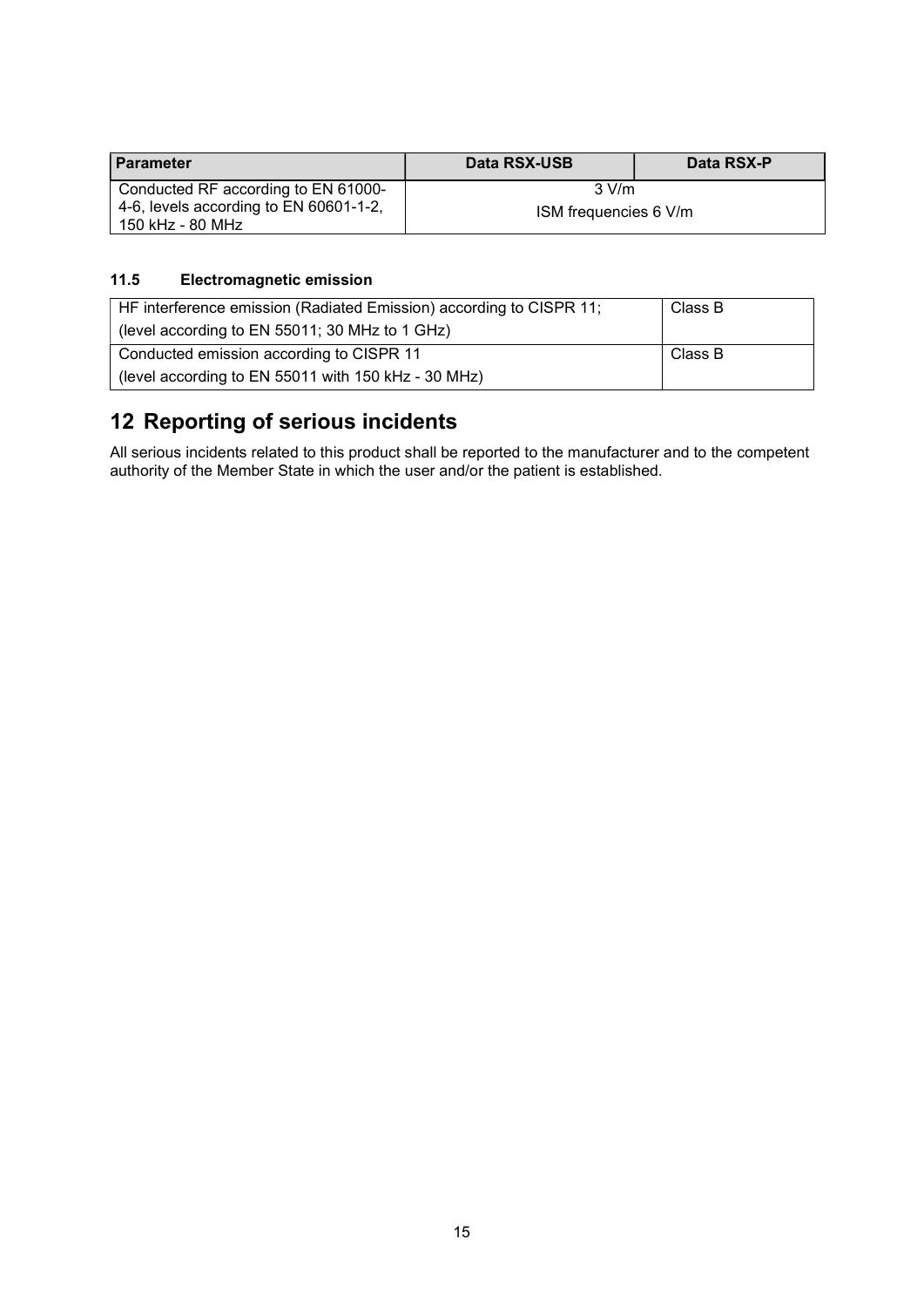| <b>Notes</b> |  |
|--------------|--|
|              |  |
|              |  |
|              |  |
|              |  |
|              |  |
|              |  |
|              |  |
|              |  |
|              |  |
|              |  |
|              |  |
|              |  |
|              |  |
|              |  |
|              |  |
|              |  |
|              |  |
|              |  |
|              |  |
|              |  |
|              |  |
|              |  |
|              |  |
|              |  |
|              |  |
|              |  |
|              |  |
|              |  |
|              |  |
|              |  |
|              |  |
|              |  |
|              |  |
|              |  |
|              |  |
|              |  |
|              |  |
|              |  |
|              |  |
|              |  |
|              |  |
|              |  |
|              |  |
|              |  |
|              |  |
|              |  |
|              |  |
|              |  |
|              |  |
|              |  |
|              |  |
|              |  |
|              |  |
|              |  |